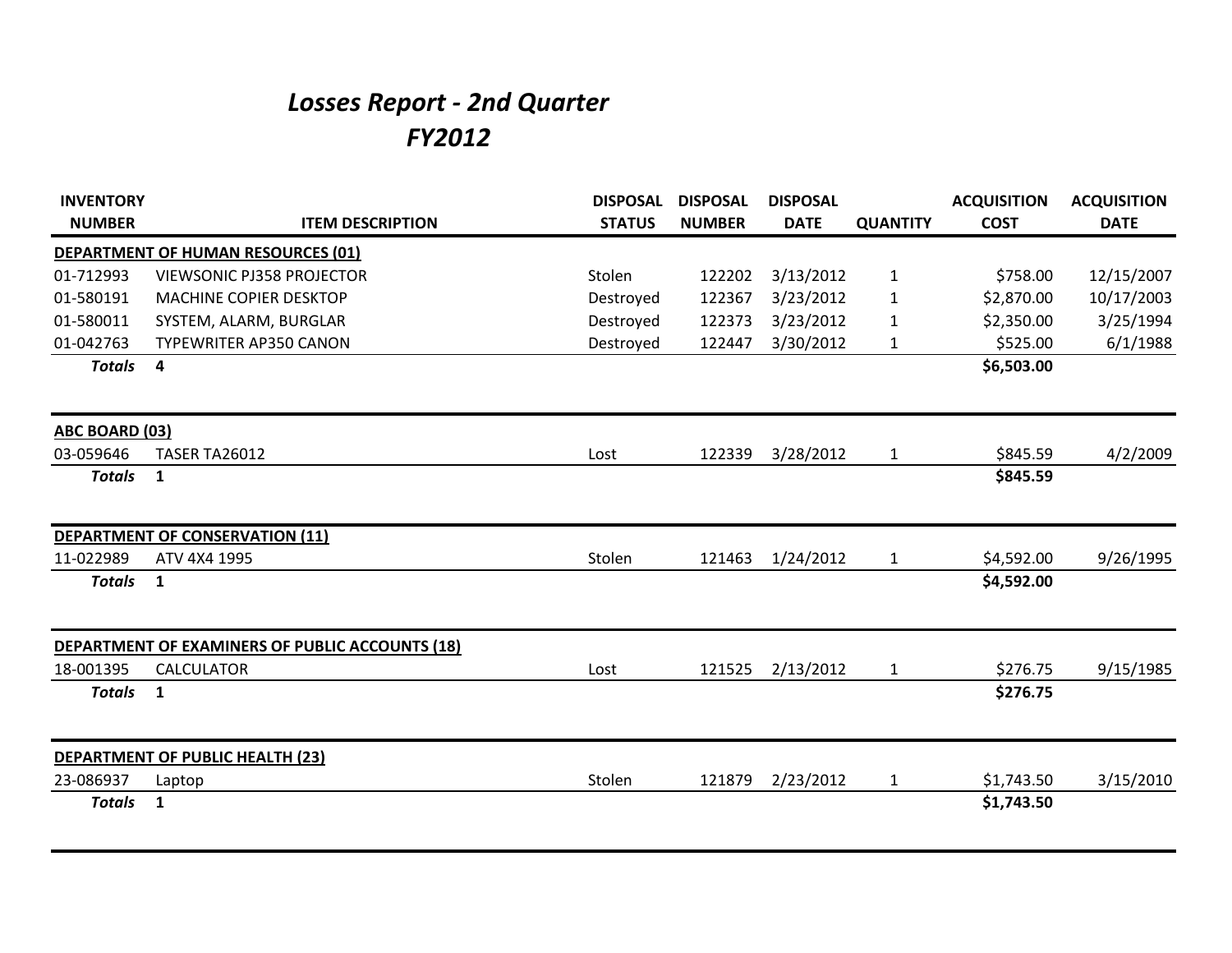| <b>INVENTORY</b> |                                                      | <b>DISPOSAL</b> | <b>DISPOSAL</b> | <b>DISPOSAL</b> |                 | <b>ACQUISITION</b> | <b>ACQUISITION</b> |
|------------------|------------------------------------------------------|-----------------|-----------------|-----------------|-----------------|--------------------|--------------------|
| <b>NUMBER</b>    | <b>ITEM DESCRIPTION</b>                              | <b>STATUS</b>   | <b>NUMBER</b>   | <b>DATE</b>     | <b>QUANTITY</b> | <b>COST</b>        | <b>DATE</b>        |
|                  | DEPARTMENT OF INDUSTRIAL RELATIONS (25)              |                 |                 |                 |                 |                    |                    |
| 25-002049        | SUV                                                  | Destroyed       | 121811          | 2/10/2012       | $\mathbf{1}$    | \$22,335.00        | 5/9/2007           |
| <b>Totals</b>    | $\mathbf{1}$                                         |                 |                 |                 |                 | \$22,335.00        |                    |
|                  | <b>BOARD OF PARDONS AND PAROLES (31)</b>             |                 |                 |                 |                 |                    |                    |
| 31-011992        | GLOCK 23 40 CALIBER SEMI-AUTOMATIC PISTOL            | Stolen          | 122364          | 3/22/2012       | $\mathbf{1}$    | \$357.00           | 3/9/2010           |
| <b>Totals</b>    | $\mathbf{1}$                                         |                 |                 |                 |                 | \$357.00           |                    |
|                  | <b>ALABAMA DEPARTMENT OF PUBLIC SAFETY (35)</b>      |                 |                 |                 |                 |                    |                    |
| 35-072918        | Heat Alert, Canine, w/pager                          | Destroyed       | 122186          | 3/13/2012       | $\mathbf{1}$    | \$773.70           | 3/11/2008          |
| <b>Totals</b>    | $\mathbf{1}$                                         |                 |                 |                 |                 | \$773.70           |                    |
|                  | <b>RETIREMENT SYSTEMS OF ALABAMA (42)</b>            |                 |                 |                 |                 |                    |                    |
| 42-003662        | PLATFORM/PALLET TRUCK-HYDRAULI                       | Stolen          | 121459          | 2/8/2012        | $\mathbf{1}$    | \$509.58           | 5/4/1998           |
| 42-004831        | RADIO-2WAY W/CASE                                    | Lost            | 121461          | 2/8/2012        | $\mathbf{1}$    | \$617.75           | 3/19/2003          |
| <b>Totals</b>    | $\overline{2}$                                       |                 |                 |                 |                 | \$1,127.33         |                    |
|                  | <b>ALABAMA STATE DOCKS AUTHORITY (47)</b>            |                 |                 |                 |                 |                    |                    |
| 47-033552        | <b>RADIO</b>                                         | Destroyed       | 121834          | 3/2/2012        | 1               | \$1,696.51         | 11/13/2007         |
| 47-033994        | <b>RADIO</b>                                         | Lost            | 122241          | 3/21/2012       | $\mathbf{1}$    | \$1,073.00         | 2/26/2010          |
| <b>Totals</b>    | $\overline{2}$                                       |                 |                 |                 |                 | \$2,769.51         |                    |
|                  | <b>DEPARTMENT OF CONSERVATION - STATE PARKS (54)</b> |                 |                 |                 |                 |                    |                    |
| 54-083705        | ATV HONDA W/WINCH                                    | Stolen          | 121484          | 1/24/2012       | $\mathbf{1}$    | \$6,650.00         | 3/5/2009           |
| 54-084244        | SHOTGUN WINCHESTER 12 GAUGE                          | Destroyed       | 121542          | 1/31/2012       | $\mathbf{1}$    | \$100.00           | 2/16/2006          |
| <b>Totals</b>    | $\overline{2}$                                       |                 |                 |                 |                 | \$6,750.00         |                    |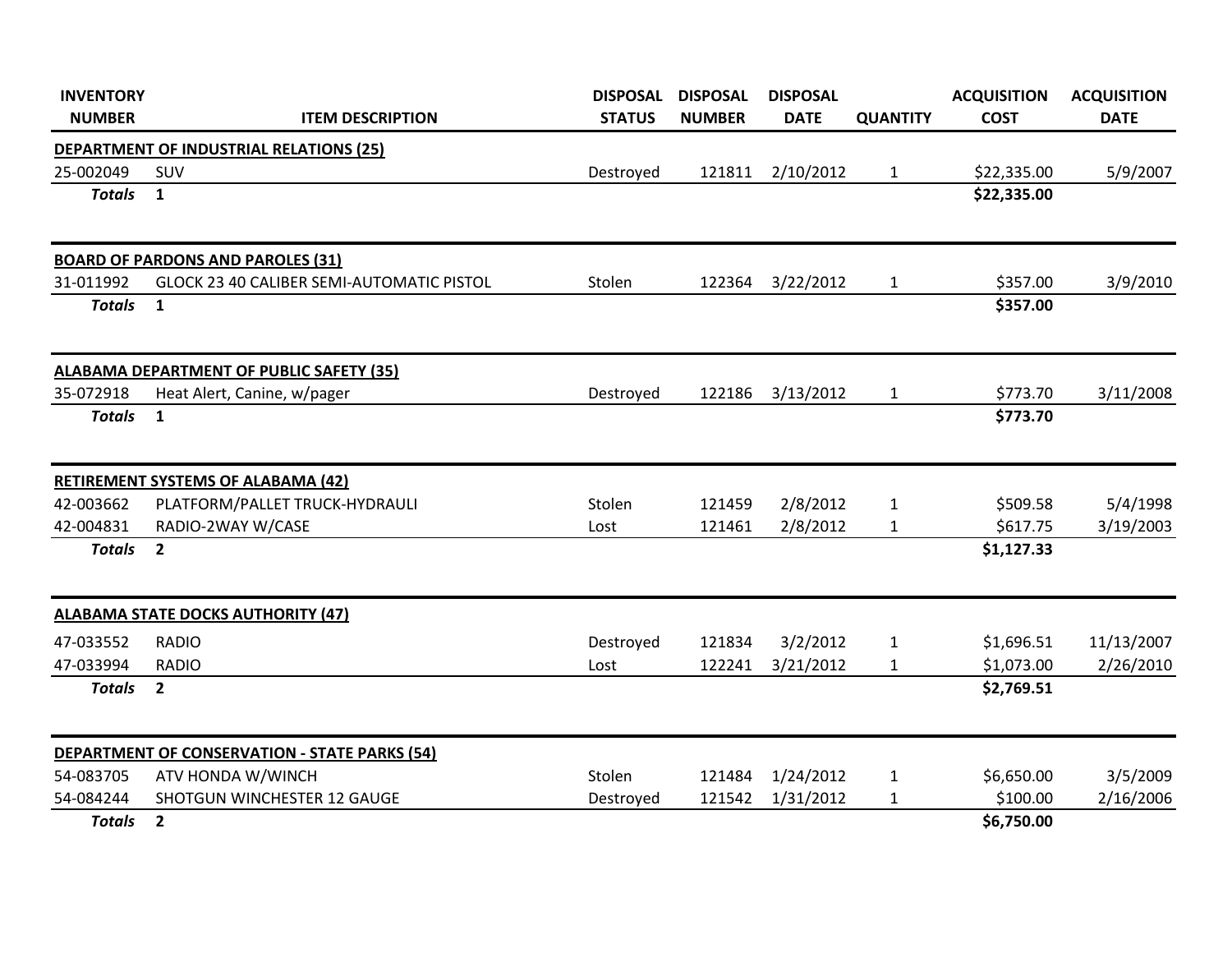| <b>INVENTORY</b><br><b>NUMBER</b> | <b>ITEM DESCRIPTION</b>                                    | <b>DISPOSAL</b><br><b>STATUS</b> | <b>DISPOSAL</b><br><b>NUMBER</b> | <b>DISPOSAL</b><br><b>DATE</b> | <b>QUANTITY</b> | <b>ACQUISITION</b><br><b>COST</b> | <b>ACQUISITION</b><br><b>DATE</b> |
|-----------------------------------|------------------------------------------------------------|----------------------------------|----------------------------------|--------------------------------|-----------------|-----------------------------------|-----------------------------------|
|                                   |                                                            |                                  |                                  |                                |                 |                                   |                                   |
|                                   | <b>ALABAMA DEPARTMENT OF ENVIRONMENTAL MANAGEMENT (74)</b> |                                  |                                  |                                |                 |                                   |                                   |
| 74-016679                         | PC Laptop Fujitsu                                          | Stolen                           | 121875                           | 2/17/2012                      | $\mathbf{1}$    | \$1,743.50                        | 1/23/2009                         |
| <b>Totals</b>                     | $\mathbf{1}$                                               |                                  |                                  |                                |                 | \$1,743.50                        |                                   |
|                                   | <b>CHILDREN'S TRUST FUND (90)</b>                          |                                  |                                  |                                |                 |                                   |                                   |
| 90-000269                         | HP 6730b NOTEBOOK PC                                       | Stolen                           | 121977                           | 2/27/2012                      | $\mathbf{1}$    | \$1,224.00                        | 9/21/2009                         |
| <b>Totals</b>                     | $\mathbf{1}$                                               |                                  |                                  |                                |                 | \$1,224.00                        |                                   |
|                                   | <b>ALABAMA POST-SECONDARY EDUCATION (94)</b>               |                                  |                                  |                                |                 |                                   |                                   |
| 94-002211                         | iPAD2, WI-FI 3G, 16GB, W/ADAPTER & SMART COVER             | Lost                             | 121540                           | 1/24/2012                      | $\mathbf{1}$    | \$659.00                          | 12/13/2011                        |
| <b>Totals</b>                     | $\mathbf{1}$                                               |                                  |                                  |                                |                 | \$659.00                          |                                   |
|                                   | <b>DEPARTMENT OF FINANCE - MOTOR POOL (99)</b>             |                                  |                                  |                                |                 |                                   |                                   |
| 99-002344                         | 2007 CHEVROLET IMPALA, FLEX FUEL                           | Destroyed                        | 121387                           | 1/31/2012                      | $\mathbf{1}$    | \$15,417.40                       | 3/19/2007                         |
| 99-002400                         | 2008 CHEVROLET IMPALA, FLEX FUEL                           | Destroyed                        | 122292                           | 3/26/2012                      | $\mathbf{1}$    | \$15,523.45                       | 11/8/2007                         |
| <b>Totals</b>                     | $\overline{2}$                                             |                                  |                                  |                                |                 | \$30,940.85                       |                                   |
|                                   | DEPARTMENT OF TRANSPORTATION (HD)                          |                                  |                                  |                                |                 |                                   |                                   |
| HD-076586                         | <b>WORKSTATION, CADD</b>                                   | Stolen                           | AM12048                          | 2/13/2012                      | $\mathbf{1}$    | \$1,948.35                        | 9/29/2004                         |
| HD-049985                         | REMOTE CONTROL UNIT, 2-WAY RADIO                           | Stolen                           | AM12052                          | 3/1/2012                       | $\mathbf{1}$    | \$763.75                          | 9/11/1992                         |
| HD-082105                         | COMPUTER, LAPTOP                                           | Stolen                           | AM12058                          | 3/1/2012                       | $\mathbf{1}$    | \$1,551.03                        | 6/12/2007                         |
| <b>Totals</b>                     | 3                                                          |                                  |                                  |                                |                 | \$4,263.13                        |                                   |